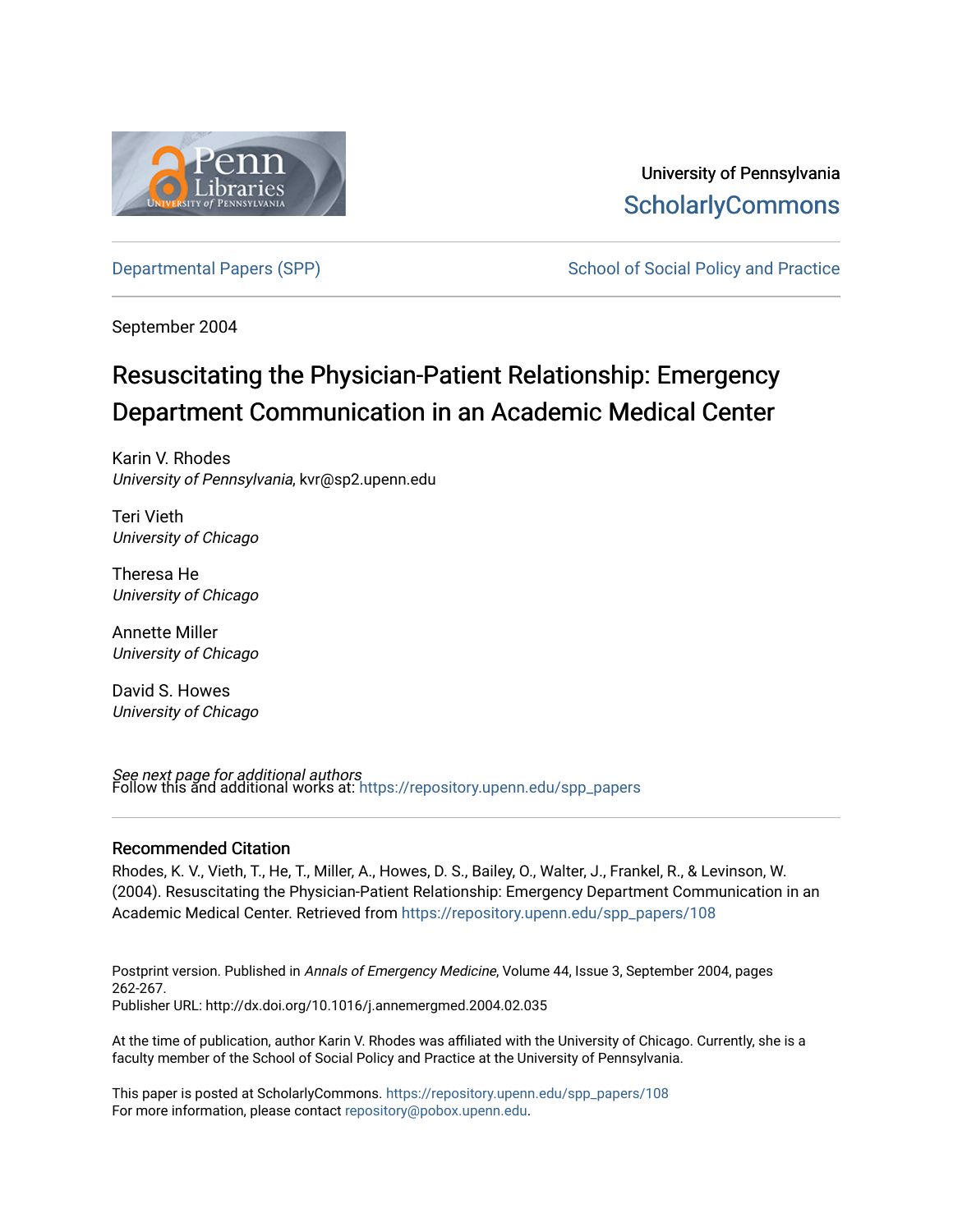## Resuscitating the Physician-Patient Relationship: Emergency Department Communication in an Academic Medical Center

## **Abstract**

Study objective: We characterize communication in an urban, academic medical center emergency department (ED) with regard to the timing and nature of the medical history survey and physical examination and discharge instructions.

Methods: Audiotaping and coding of 93 ED encounters (62 medical history surveys and physical examinations, 31 discharges) with a convenience sample of 24 emergency medicine residents, 8 nurses, and 93 nonemergency adult patients.

Results: Patients were 68% women and 84% black, with a mean age of 45 years. Emergency medicine providers were 70% men and 80% white. Of 62 medical history surveys and physical examinations, time spent on the introduction and medical history survey and physical examination averaged 7 minutes 31 seconds (range 1 to 20 minutes). Emergency medicine residents introduced themselves in only two thirds of encounters, rarely (8%) indicating their training status. Despite physician tendency (63%) to start with an open-ended question, only 20% of patients completed their presenting complaint without interruption. Average time to interruption (usually a closed question) was 12 seconds. Discharge instructions averaged 76 seconds (range 7 to 202 seconds). Information on diagnosis, expected course of illness, self-care, use of medications, time-specified follow-up, and symptoms that should prompt return to the ED were each discussed less than 65% of the time. Only 16% of patients were asked whether they had questions, and there were no instances in which the provider confirmed patient understanding of the information.

Conclusion: Academic EDs present unique challenges to effective communication. In our study, the physician-patient encounter was brief and lacking in important health information. Provision of patientcentered care in academic EDs will require more provider education and significant system support.

## **Comments**

Postprint version. Published in Annals of Emergency Medicine, Volume 44, Issue 3, September 2004, pages 262-267.

Publisher URL: http://dx.doi.org/10.1016/j.annemergmed.2004.02.035

At the time of publication, author Karin V. Rhodes was affiliated with the University of Chicago. Currently, she is a faculty member of the School of Social Policy and Practice at the University of Pennsylvania.

## Author(s)

Karin V. Rhodes, Teri Vieth, Theresa He, Annette Miller, David S. Howes, Olivia Bailey, James Walter, Richard Frankel, and Wendy Levinson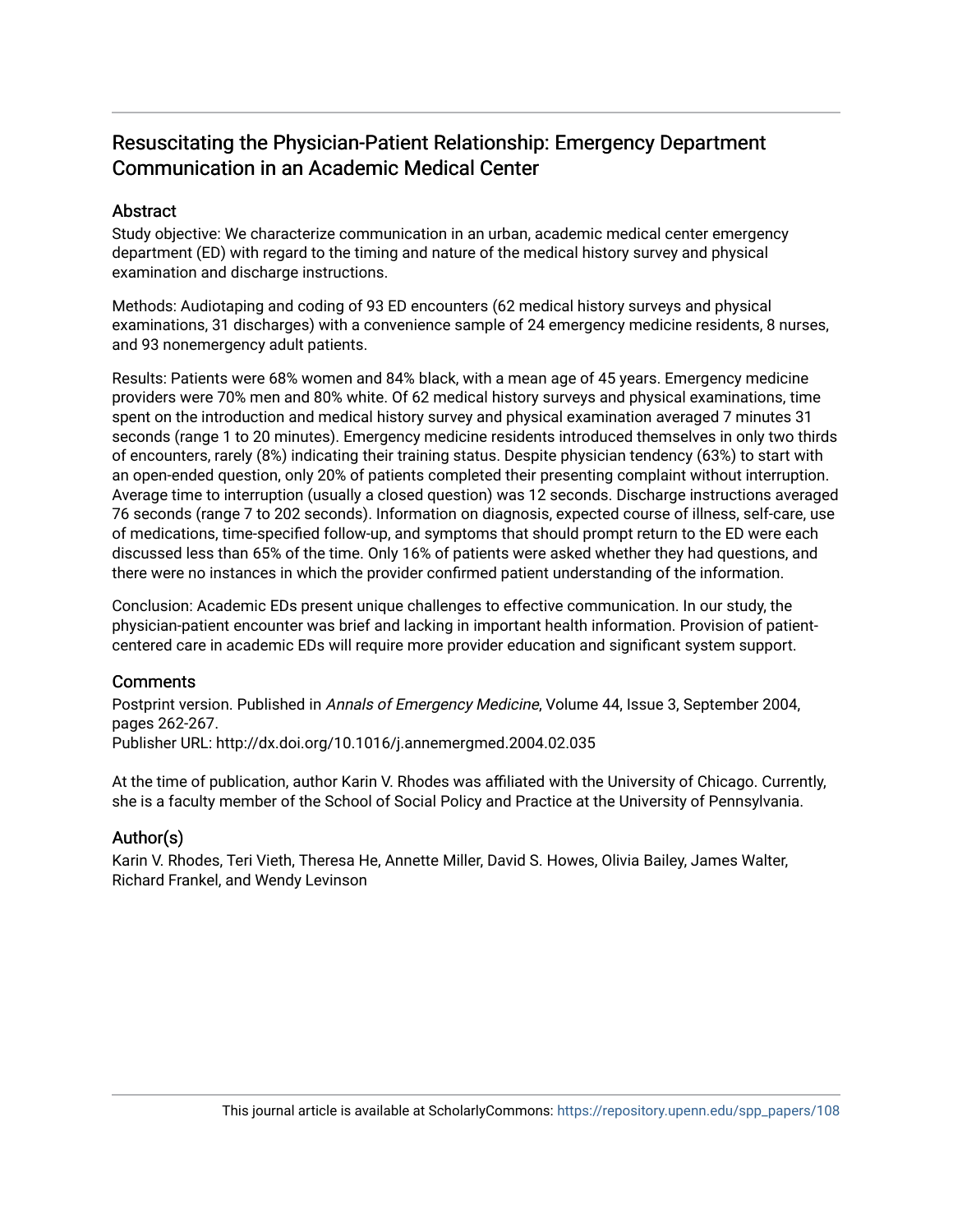# Resuscitating the Physician-Patient Relationship: Emergency Department Communication in an Academic Medical Center

Study objective: We characterize communication in an urban, academic medical center emergency department (ED) with regard to the timing and nature of the medical history survey and physical examination and discharge instructions.

Methods: Audiotaping and coding of 93 ED encounters (62 medical history surveys and physical examinations, 31 discharges) with a convenience sample of 24 emergency medicine residents, 8 nurses, and 93 nonemergency adult patients.

Results: Patients were 68% women and 84% black, with a mean age of 45 years. Emergency medicine providers were 70% men and 80% white. Of 62 medical history surveys and physical examinations, time spent on the introduction and medical history survey and physical examination averaged 7 minutes 31 seconds (range 1 to 20 minutes). Emergency medicine residents introduced themselves in only two thirds of encounters, rarely (8%) indicating their training status. Despite physician tendency (63%) to start with an open ended question, only 20% of patients completed their presenting complaint without interruption. Average time to interruption (usually a closed question) was 12 seconds. Discharge instructions averaged 76 seconds (range 7 to 202 seconds). Information on diagnosis, expected course of illness, self care, use of medications, time specified follow up, and symptoms that should prompt return to the ED were each discussed less than 65% of the time. Only 16% of patients were asked whether they had questions, and there were no instances in which the provider confirmed patient understanding of the information.

Conclusion: Academic EDs present unique challenges to effective communication. In our study, the physician patient encounter was brief and lacking in important health information. Provision of patient centered care in academic EDs will require more provider education and significant system support.

Karin V. Rhodes, MD Teri Vieth, BA, MBA Theresa He, BA Annette Miller, RN David S. Howes, MD Olivia Bailey, BS James Walter, MD Richard Frankel, PhD Wendy Levinson, MD

From the Health Services Re search Group (Rhodes), Section of Emergency Medicine (Miller, Howes, Walter), University of Chicago, Chicago, IL; the University of Chicago/Pritzker School of Medicine (Vieth, He, Bailey), Chicago, IL; the Indi ana University School of Med icine (Frankel), Indianapolis, IN; The Regenstrief Institute (Frankel), Indianapolis, IN; and the Department of Medicine (Levinson), University of Toronto, Toronto, Ontario, Canada.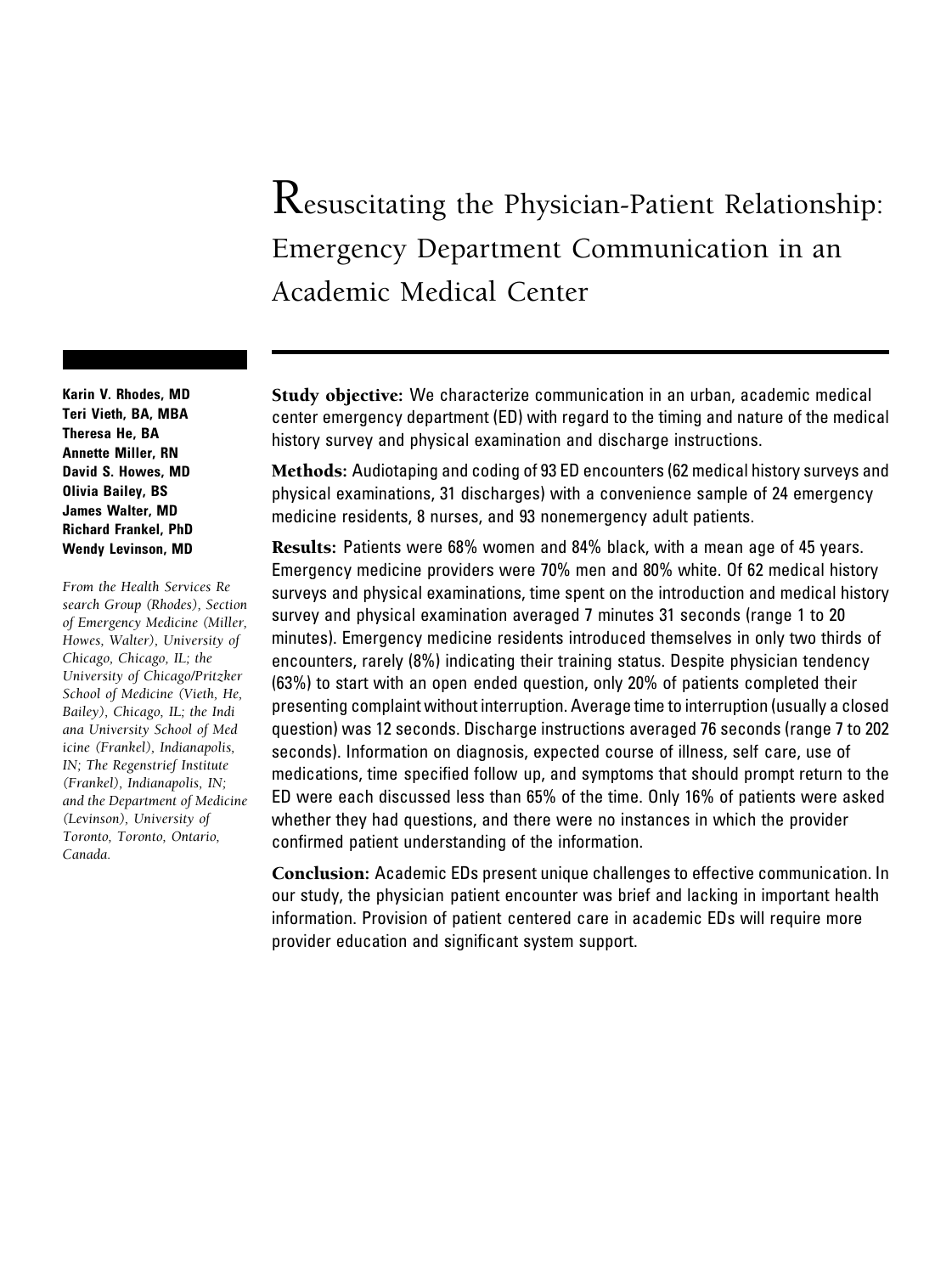#### Editor's Capsule Summary

What is already known on this topic

The emergency department (ED) presents unique challenges to effective provider patient communication, such as lack of privacy, noise, frequent interruptions, and lack of an established re lationship.

What question this study addressed

This small pilot study attempts to characterize communication in an urban academic medical center ED with regard to the timing and nature of the history and physical examination and discharge instructions.

#### What this study adds to our knowledge

Ninety three audiotaped verbal communications between pro vider and patient were examined for rapport building, informa tion gathering, and information giving skills. Patients were frequently interrupted, were given diagnosis and follow up information less than 65% of the time, and were never asked if they understood the information.

How this might change clinical practice

Communicating effectively with patients is important, and there is much room for improvement. In particular, follow up informa tion is frequently not provided, and patients have little opportunity to seek clarification.

#### INTRODUCTION

Effective communication is an essential component of "patient-centered care," 1 of the 6 areas targeted for quality improvement by the Institute of Medicine in their analysis of the US health care system. With lack of privacy, noise, frequent interruptions, expectation of rapid patient turnover, long waiting times, physical factors, and lack of an established relationship, the emergency department (ED) setting presents unique challenges to effective communication. However, ED literature suggests that skillful emergency physicians can establish rapport and trust in the first few minutes of an encounter while rapidly gathering information vital to diagnosis and treatment.<sup>[1](#page-7-0)</sup> Emergency physicians are not the only providers facing the challenge of maximizing meaningful communication during a short problem-focused visit. The commonality of communication problems and safety issues inherent in busy patient-care settings highlights the importance of research in the area of physician-patient communication. The goal for this project was to characterize communication during ED visits.

A broad range of studies based on coding of audio- and videotape recordings of physician-patient communication have been published in mainstream medical literature. In comparison with other methodologies such as questionnaires, retrospective recall, and interviews, studies based

on audio- and videotaping have the advantages of being accurate, reproducible, and relatively easy to  $code.^2$  As a result, several reliable schemes for coding physicianpatient communication have been developed and compared.<sup>3,4</sup> Because of limited research on face-to-face communication in the ED setting, we chose methods that would generate new hypotheses while testing existing ones, an approach recommended by Inui et  $al<sup>3</sup>$  and other health services researchers who have studied physicianpatient relationships. $5,6$ 

#### MATERIALS AND METHODS

#### Study Design

This is a descriptive study of audiotaped verbal communication between emergency medicine providers and patients in an inner-city academic medical center ED, which took place during July and August 2000 and 2001. The medical student research assistants were given a structured review of physician-patient communication literature applicable to emergency medicine and educational sessions on research methodology and audiotape analysis.

#### Selection of Participants

Study participants were a convenience sample of nonemergency English-speaking patients older than 18 years and presenting to our ED during weekday data collection periods, and the ED providers caring for them. Patients were excluded if they required immediate medical intervention or were cognitively impaired. After obtaining verbal consent from the resident, nurse, and patient, the research assistant placed a small recorder on the bedside table. Recording commenced when the treating physician entered the room.

#### Data Collection and Processing

To generate data from audiotapes, a coding scheme was developed in an iterative fashion after the first 20 tapes were listened to, a well-accepted qualitative research technique[.7](#page-7-0) Rapport-building was assessed by analysis of the physician introduction for the presence of a greeting, provider name, and indication of training status. We evaluated the physician's initial solicitation of the patient's chief complaint, coding it as either an open-ended or closed question and noted whether the patient's response was completed (ie, whether the patient finished expressing his or her concern before being interrupted). If the patient was interrupted, we noted the time and nature of the interruption and whether the patient eventually returned to finish explaining the chief complaint.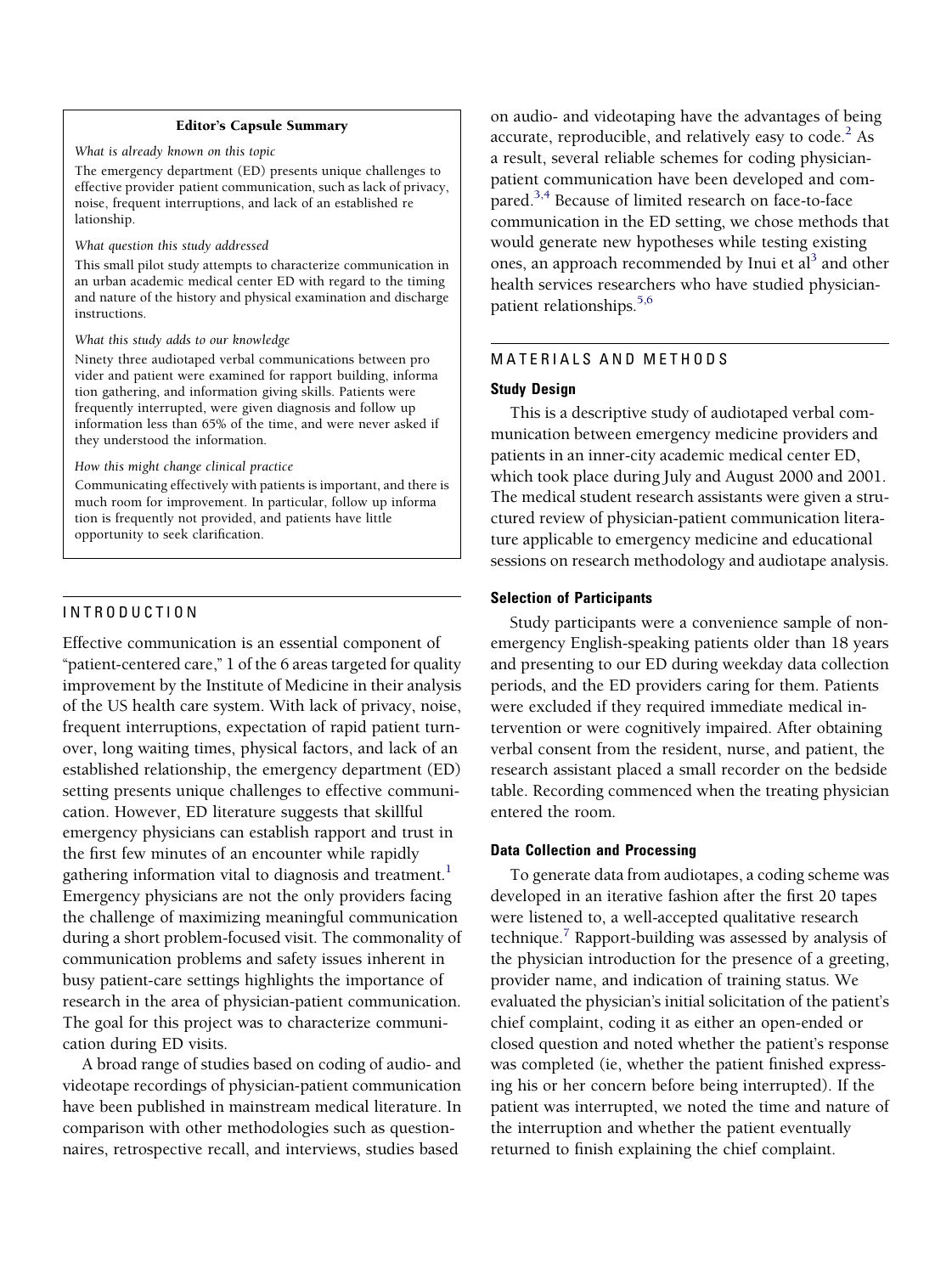Data on information-gathering included overall time to complete the medical history survey and physical examination; the number of external interruptions; whether the history and physical examination were done simultaneously; whether provider questioning was facilitative or interruptive; and whether the physician provided any ''orientation'' (information about what could be expected during or after the ED visit), health education, or behavioral risk-factor counseling. Coders also noted additional solicitations by the physician that gave the patient an opportunity to elaborate on the initial concern or express additional concerns. All interviews were double coded, and stopwatches were used to measure timerelated variables. Intracoder agreement was more than 80% on all variables. The primary author independently coded 42% of the encounters to monitor coding quality and to resolve any interrater discrepancies.

Discharge is the traditional phase of the ED encounter for information-giving. A second research team conducted the discharge portion of this study on a separate sample of patients and providers. The research assistant noted who gave discharge instructions (emergency medicine resident, nurse, or both) and measured the provider-patient interaction time. An experienced emergency physician and nurse coded the discharges for desired elements of information-giving identified in the ED literature. We noted whether the provider asked if the patient had any questions or confirmed that discharge instructions were understood.

#### Primary Data Analysis

Data were imported into Stata7 (Stata Corporation, College Station, TX) software and analyzed with descriptive methods. The institutional review board approved the study.

#### RESULTS

A total of 166 nonemergency adult patients were approached for the study, and 115 (69%) agreed to participate. Of these, 93 (81%) were successfully recorded. Table 1 presents the demographics and characteristics of recorded patients. Patients who did not consent or were not recorded were similar in age, sex, race, and triage severity from those who were recorded. The 24 emergency medicine residents were 70% men, 10% black, 80% white, and 10% Asian, and 80% were postgraduate year 2 or above. Of 62 medical history surveys and physical examinations, 2 lacked the quality necessary for coding more than time variables. The average length of the

medical history survey and physical examination was 7.5 minutes (range 1 to 20 minutes). Approximately half the medical history surveys and physical examinations experienced external interruptions sufficient to disrupt the initial evaluation. In 52% (n=31), it was obvious that the provider was simultaneously doing the physical examination while taking the medical history. During the introduction, providers greeted patients 62% (n=37) of the time and introduced themselves by name 65% (n=39) of the time. However, they rarely (n=5, 8%) indicated their status as residents in training. [Table 2](#page-5-0) presents characteristics of the initial solicitation of chief complaint. The majority of interviews began with an open-ended question, but few patients were allowed to complete their response, with the average interruption occurring in 12 seconds. Nonetheless, coders rated the provider's question style as "facilitating" 68% of the time (intracoder agreement 83%). After the initial evaluation, physicians usually (n=53, 88%) provided some orientation about tests or procedures to expect during the ED visit, and half (n=30) of the physicians provided health education or riskbehavior counseling during or after the medical history survey and physical examination. A full graphic representation of each medical history survey and physical examination is shown in Appendix E1 (available at [http://](http://www.mosby.com/AnnEmergMed) [www.mosby.com/AnnEmergMed\)](http://www.mosby.com/AnnEmergMed). There were no important differences in the length of the medical history survey and physical examination, regardless of whether the initial solicitation was open or closed (7.4 versus 7.2

#### Table 1.

Patient demographic characteristics.

| <b>Characteristic</b>  | % (No.)     |
|------------------------|-------------|
| Recorded/consenting*   | 81 (93/115) |
| Age, y, mean (SD)      | 45 (18)     |
| Sex                    |             |
| Male                   | 32 (30)     |
| Female                 | 68 (63)     |
| Race                   |             |
| <b>Black</b>           | 84 (78)     |
| White                  | 13 (12)     |
| Hispanic               | 3(3)        |
| <b>Triage severity</b> |             |
| Nonurgent              | 41 (38)     |
| Intermediate           | 53 (50)     |
| Urgent                 | 5(5)        |
| <b>Disposition</b>     |             |
| <b>Discharged</b>      | 88 (82)     |
| Admitted               | 12 (11)     |

\*Of 166 approached patients, 115 (69%) consented, but only 93 were successfully recorded. Patients who did not consent (or consented but were not recorded) did not differ significantly in age, sex, race, or triage severity.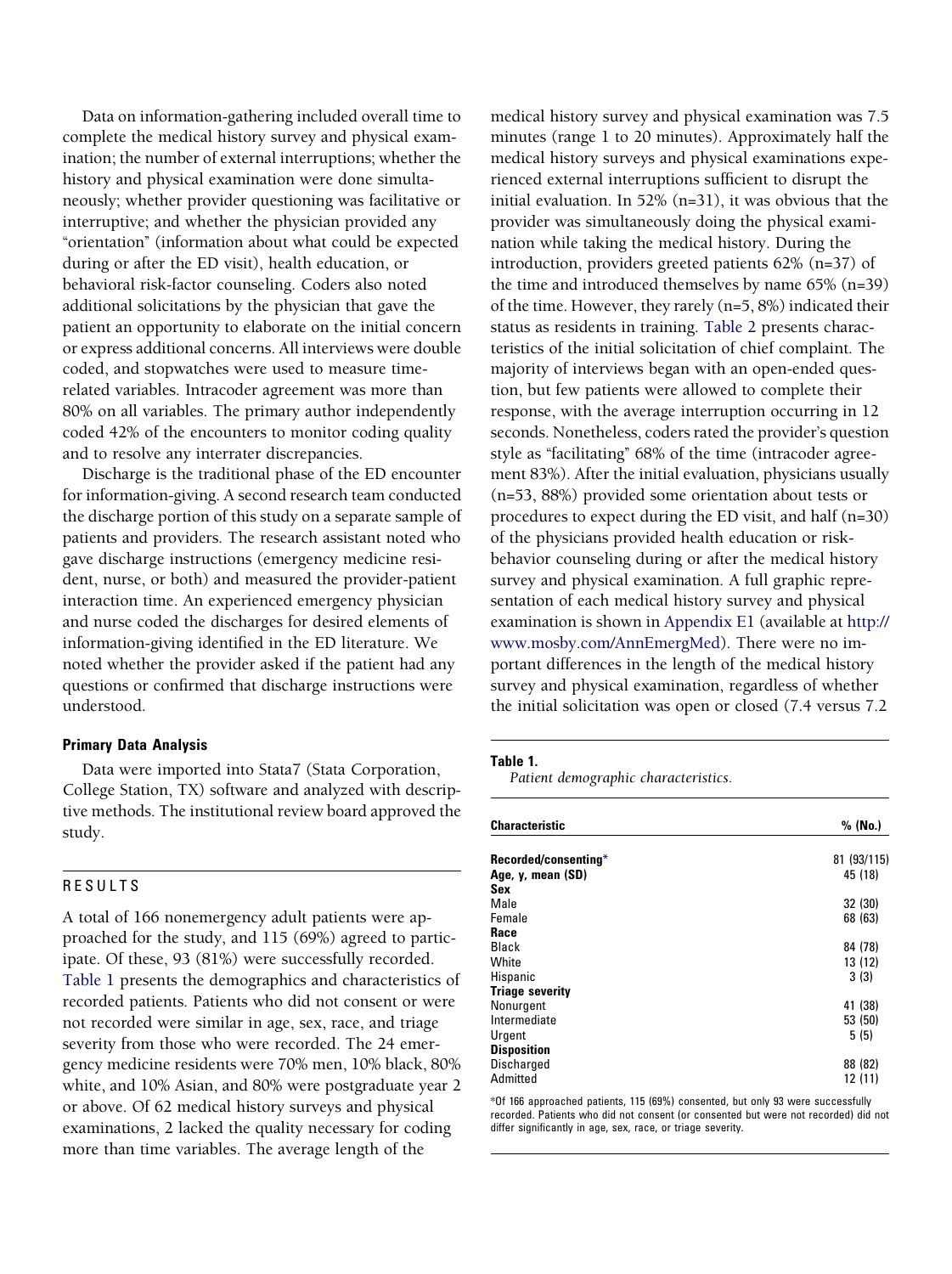<span id="page-5-0"></span>minutes), the patients eventually completed their chief complaints (7.6 versus 7.7 minutes), or the physician's style was "facilitating" versus "interrupting" (7.4 versus 7.7) minutes). These results were not skewed by specific physician style because individual doctors did not always show consistent interview patterns.

Table 3 presents the discharge instructions for 31 patients. The distribution of the ED staff providing the discharge instructions was equally split between the physicians and nurses, with a small portion of patients receiving instruction from both. During discharge instructions, providers talked an average of 76 seconds (range 7 to 202 seconds), whereas patients talked an average of 14 seconds (range 0 to 75 seconds). Information on diagnosis, expected course of illness, self-care, use of medications, time-specified follow-up, and symptoms that should prompt return to the ED were each discussed less than 65% of the time. Only 16% of patients were asked whether they had questions, and there were no instances in which the provider confirmed patient understanding of the information.

#### Table 2.

Solicitation of patient's chief complaint (N=60).

| <b>Interview Characteristic</b>                                                          | % (No.)     |
|------------------------------------------------------------------------------------------|-------------|
| Opening solicitation (n=60)                                                              |             |
| "Open" question                                                                          | 63 (38)     |
| "Closed" or no question                                                                  | 30(18)      |
| Missed*                                                                                  | 7 (4)       |
| Allows complete response by patient?<br>$(n=60)$                                         |             |
| Yes                                                                                      | $15(9)^{T}$ |
| No                                                                                       | $80(48)^+$  |
| Missed                                                                                   | 5 (3)       |
| Nature of interruption (n=48)                                                            |             |
| <b>Closed question</b>                                                                   | 63 (30)     |
| Elaborator                                                                               | 17 (8)      |
| <b>Statement</b>                                                                         | 8(4)        |
| Recompleter <sup>3</sup>                                                                 | 13(6)       |
| If interrupted, does the patient<br>return to complete the presenting<br>concern? (n=48) |             |
| Yes                                                                                      | 19 (9)      |
| No                                                                                       | 82 (39)     |
| No. of other open solicitations (N=60)                                                   |             |
| None                                                                                     | 73 (44)     |
| 1                                                                                        | 18 (11)     |
| 2                                                                                        | 5 (3)       |
| 3                                                                                        | 3(2)        |
|                                                                                          |             |

 $^{\ast}$ In 4 cases, it was impossible to ascertain whether the initial solicitation was "open" or "closed" or the exact timing of the interruption. We have designated these as "missed," and they are not included in the analysis of "interrupted" cases. <sup>†</sup> Average time until completion or interruption: 49 seconds.

\*Average time until completion or interruption: 12 seconds.

 ${}^{\S}$ Recompleter is defined as situations in which the patient was interrupted but was allowed to complete the chief complaint.

#### LIMITATIONS

This was a small pilot study measuring the verbal communication skills of a particular group of emergency medicine residents at one urban academic center. It took place during 2 summers, and the composition of the residents changed during the intervening year. We were unable to compare common omissions or patterns in individual interviews because data were not collected by the physician, limiting us to analyzing by physician descriptors. In addition, our ED has experienced extreme crowding because of increased patient volume and prolonged throughput times, exacerbated by limited inpatient capacity; hence, our experience may not apply to all academic EDs.

Audiotaping does not capture nonverbal elements of communication, which is important, and we coded only verbal discharge instructions. Although the literature supports using complementary written materials, verbal instructions are believed to be more important. Finally, audiotaping may have produced subtle shifts, causing physicians to be "on their best behavior," creating a Hawthorne effect. However, similar studies have demonstrated that the presence of a recording device has minimal impact on provider behavior, especially when time is critical and there is pressure for throughput.<sup>2</sup>

#### Table 3.

Characteristics of discharge instructions (N=31).

| <b>Discharge Component</b>                            | % (No.) |
|-------------------------------------------------------|---------|
| Who discharged patient                                |         |
| Physician                                             | 45 (14) |
| Registered nurse                                      | 45 (14) |
| <b>B</b> <sub>oth</sub>                               | 10(3)   |
| Patient given a diagnosis                             | 55 (17) |
| <b>Prescribed medication(s)</b>                       | 90(28)  |
| <b>Verbal instructions about</b>                      |         |
| medications (if prescribed):                          |         |
| Frequency                                             | 44 (12) |
| Dose                                                  | 26(7)   |
| Duration of therapy                                   | 12(3)   |
| Possible adverse effects                              | 6(2)    |
| None of the above                                     | 14 (4)  |
| Some explanation of the expected course of illness    | 16(5)   |
| (however minimal)                                     |         |
| Some instructions about self-care (however minimal)   | 48 (15) |
| Instructed to seek follow-up care                     | 77 (24) |
| Specified time for follow-up                          | 35 (11) |
| Instructions about symptoms that should prompt return | 65 (20) |
| to the ED (however minimal)                           |         |
| Patient asked whether he or she had any questions     | 16 (5)  |
| Patient asked whether he or she understood diagnosis  | 0(0)    |
| or discharge plan                                     |         |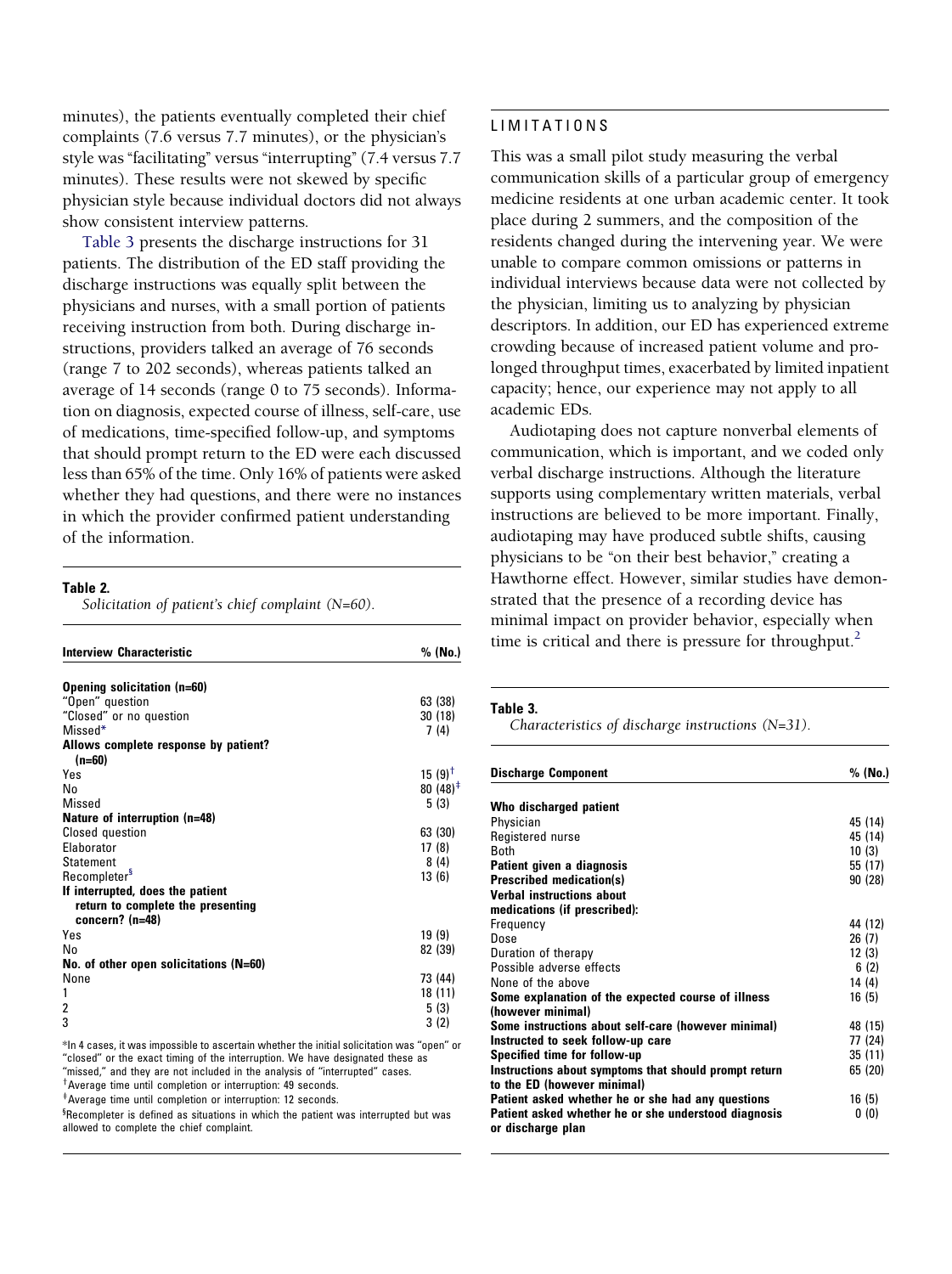#### DISCUSSION

We found that the emergency medicine resident–patient encounter gave far more attention and time to information-gathering than to information-giving. Emergency medicine residents frequently failed to introduce themselves and rarely indicated their training status. Although the physician initiated the interview with an open question, he or she quickly interrupted the patient, and these patients rarely returned to complete their chief complaint. Information-giving during discharge was generally lacking in content, specific follow-up instructions, and opportunities to ask questions. Of note, "permissive" or "partnership" interview characteristics (ie, open-ended questioning, allowing completion of chief complaint, facilitative style) did not prolong the initial evaluation.

Wissow et al<sup>8</sup> used audiotaping in an ED setting and identified that providers with a "patient-centered" style (defined as above a 50% margin for partnership, interpersonal sensitivity, and information-giving) elicited more patient participation and received higher ratings. Similar studies in primary care have advanced the teaching of communication skills during undergraduate medical training. Perhaps this focus should be extended more widely in the postgraduate years.

The Society for Academic Emergency Medicine's task force on physician-patient communication identified 5 essential tasks of ED communication: establish rapport, gather information, give information, provide comfort, and collaborate; these are skills that are ''often telescoped to the point of being almost simultaneous.'' Although the report states: "Effective communication is not a function of time but rather one of skill," it emphasizes that a few extra seconds spent on each of these tasks is actually time efficient and can decrease inappropriate workup, interpersonal conflict, and litigation and enhance compliance with follow-up care. $<sup>1</sup>$ </sup>

The literature supports the concept that rapport is a function of strategy and style. Korsch et al<sup>9</sup> found that patient satisfaction was not related to interview length. They detected high levels of dissatisfaction with ED care when parents of asthmatic children expected more concern and sympathy than they received. Less than 25% of their sample reported being able to discuss the main concern that had prompted the ED visit. Therefore, rather than just measuring rapport as a function of time, we looked at components of rapport such as introduction, greeting, and style of communication and whether the provider allowed complete responses and opportunities for questions and affirmed understanding of discharge

instructions. Because rapport must be established within the first moments of the ED encounter, we looked specifically at the opening moments of the interview. The emergency medicine residents' interview techniques are presumably driven by a need to rapidly triage patient complaints. As such, positive changes are likely if emergency medicine providers recognize that time spent allowing patients to complete their chief complaint does not lengthen the interview. In a recent British study, patients completely presented their concerns in an average of 75 seconds, further evidence that uninterrupted patients do not talk extensively.[10](#page-7-0)

The discharge period has been identified as a second opportunity to strengthen the therapeutic relationship. Waggoner et al<sup>11</sup> found that a 5-minute ED exit interview, designed to enhance rapport, increased compliance with follow-up by more than 50%. Reasons to return to the ED and the timing of follow-up care are considered essential components of discharge instructions. Recent work by Sun et al<sup>[12](#page-7-0)</sup> found ED patient satisfaction and "willingness" to return'' to be significantly negatively associated with poor explanation of problem causes. It is notable that only 55% of patients were told their diagnosis and 60% were told about symptoms requiring an ED return. Indeed, less than 20% were informed about the expected course of their illness or injury.

In other high-risk industries (eg, aviation), it is considered essential to understand to whom information is given, ensure that information-giving is completed, and confirm the understanding of critical information.<sup>13</sup> However, although formal discharge instructions were lacking in content, 50% of patients received some health information during the medical history survey and physical examination. Nonetheless, half of our ED medical history surveys and physical examinations contained at least 1 external interruption, 35% of patients were not cautioned about symptoms that should prompt a return, 84% were not prompted for questions, and patient understanding of the discharge instructions was never confirmed, suggesting a fertile area for improvement of ED safety.

This study suggests that key communication variables associated with rapport, satisfaction, and compliance are somewhat lacking in our provider-patient interactions. Reinforcing the value of quality communication may be particularly important in training environments characterized by frequent interruptions and the need to multitask. Future studies should assess the relationship between effective communication and outcomes of emergency care.